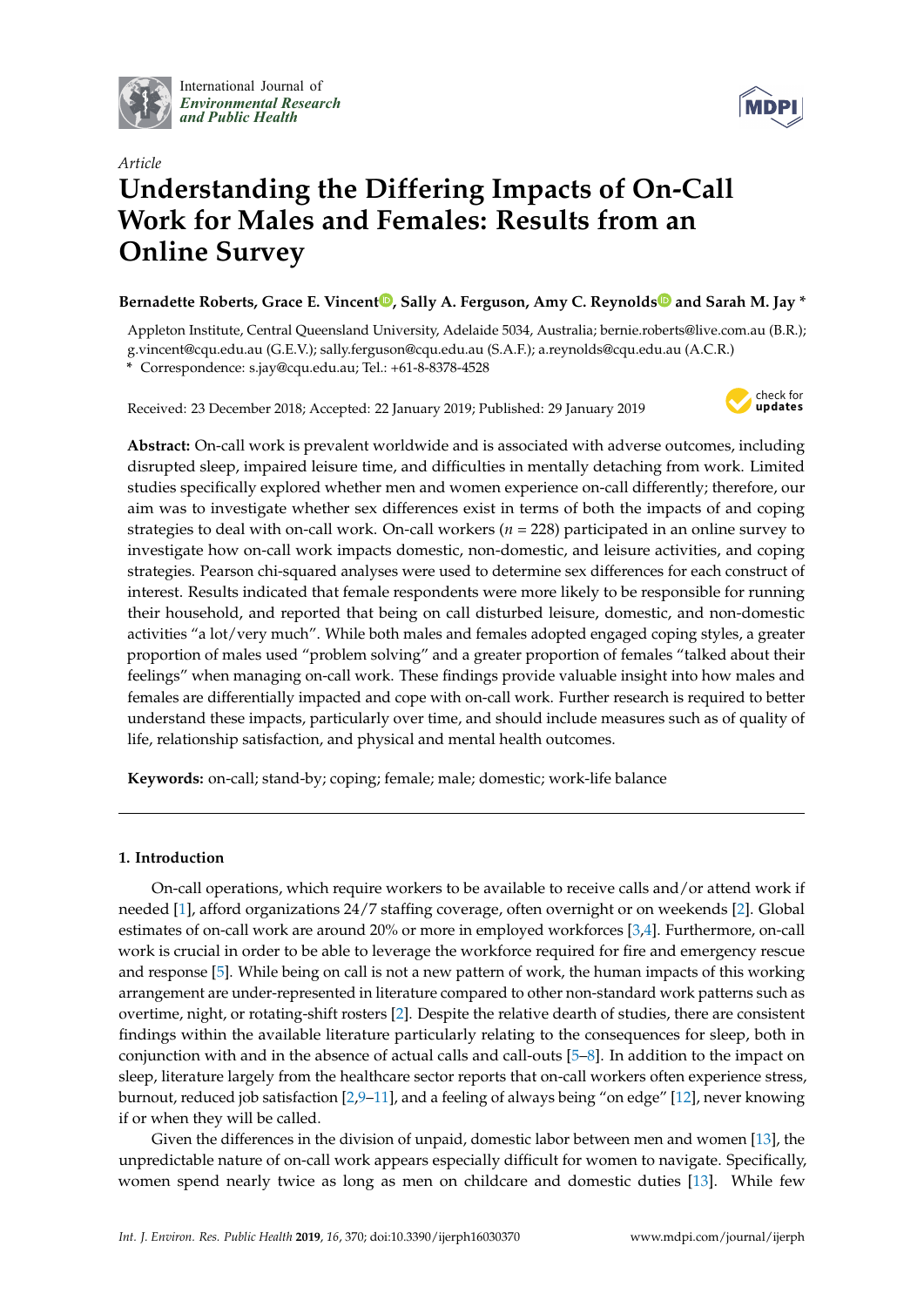studies isolated the impacts of on-call work for men and women, emerging themes suggest domestic responsibility at home impacts on the experience of on-call work for women. For example, in the emergency services sector in Australia (where being on call is a necessary component of the work), family demands such as childcare responsibilities [\[14](#page-9-4)[,15\]](#page-9-5) and demands of emergency service roles conflicting with family demands [\[16\]](#page-9-6) were reported. In addition, there are sex differences in causes of stress [\[17\]](#page-9-7) and mental burnout [\[18\]](#page-9-8) specifically in the on-call context. Collectively, the available research highlights being on call as a pattern of work which may pose uniquely different challenges for men and women.

On-call work is fundamental to a number of industries, including healthcare and emergency response. Understanding the human impacts of on-call work is essential to inform decisions relating to the integration of on-call work into organizations and industries. One angle from which to approach this improved understanding is to identify factors that might reduce the likelihood of workers experiencing negative physical and psychological consequences associated with on-call work. In other non-standard patterns of work, for example, factors such as age, personality characteristics, and chronotype were associated with shift-work tolerance or coping [\[19,](#page-9-9)[20\]](#page-9-10). In addition, there is evidence to suggest that preference for certain coping strategies—either engaged or disengaged—may predict how well individuals tolerate certain patterns of work in terms of the psychical and psychological outcome experience [\[21](#page-9-11)[–23\]](#page-9-12). In a study in a cohort of nurses in Australia, it was found that those who had engaged coping styles were more likely to be in what was defined as the "healthy" (as opposed to less healthy) cluster of workers [\[22\]](#page-9-13). Importantly, unlike age, sex, or chronotype, coping style is modifiable; therefore, understanding current coping strategies more broadly will assist in the development of programs to support individuals and groups of workers in managing on-call work.

Thus, this study aimed to explore how on-call work impacts workers' domestic and social lives, and to determine the preferred coping style and strategies of these workers. We were particularly interested in whether the impacts of on-call work and how workers cope in the on-call context differed between males and females.

# **2. Materials and Methods**

#### *2.1. Survey Methodology*

An anonymous online survey (Survey Monkey) was disseminated among industry connections, social media (Facebook, Twitter), and personal networks. While open to anyone identified as doing on-call work, targeted advertisement of the survey was aimed at the emergency services and health sectors, as on-call work is prevalent across these sectors [\[2](#page-8-1)[,12\]](#page-9-2). Potential participants were provided with a survey link where they were first presented with an information sheet about the study. Individuals were invited to voluntarily participate, and were informed the survey would take approximately 15–20 min. Before beginning, participants completed a declaration confirming they were over eighteen years old, living in Australia, had read and understood the information provided, and consented to participate. Ethical approval was granted by CQ University's Human Research Ethics Committee (H17/05-088).

## *2.2. Participants*

A total of 261 participants started the survey; however, two people did not do on-call work, so they were excluded. Thirty-one people started the survey but (a) did not answer any questions, or (b) did not answer any questions relevant for these analyses; thus, they were removed. This resulted in a final sample size of 228 participants.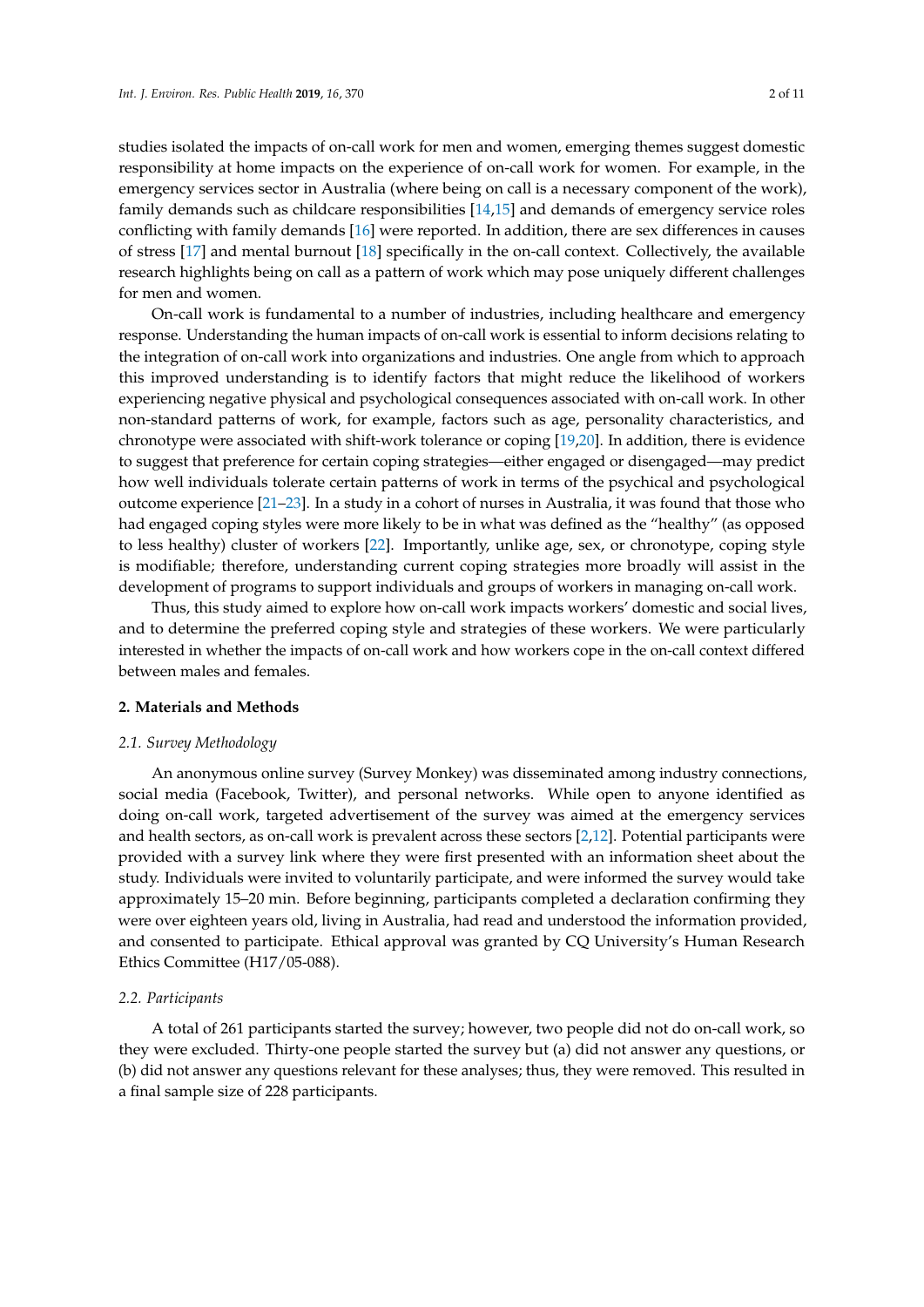#### *2.3. Measures*

## 2.3.1. Demographic, Domestic, and Social Measures

Survey questions included basic demographics; the impact of on-call work for leisure, domestic, and non-domestic work, and people important to them, as well as how well workers believe they cope, and their preferred coping strategies. Questions regarding sleep are reported elsewhere [\[6\]](#page-8-6). Questions were largely closed-ended and forced choice, although a small number of open-ended questions were included, focusing on describing on-call commitment, and the factors which make it difficult for participants to cope with on-call work. Participant main employment and on-call employment roles were classified according to the Australian and New Zealand Standard Industrial Classification (ANZSIC) broad industry divisions and industry subdivisions to allow for future comparison across industries.

## 2.3.2. Coping Strategies

The coping questions in the survey were adapted from those in the Standard Shiftwork Index [\[24\]](#page-9-14) which establishes participants' preferred coping style when managing problems or stressful situations. Respondents indicated their use of eight basic coping strategies in response to the question, "To what extent do you use the following strategies when you experience problems?". The eight basic coping strategies were problem solving, cognitive restructuring, social support, expressing emotions, problem avoidance, wishful thinking, self-criticism, and social withdrawal when faced with problems. The scale included an item for each coping strategy with a five-point Likert scale for each item ranging from "not used" (score 1) through to "used a great deal" (score 5). The subscales were then used to sum scores for the engaged coping styles (problem solving, cognitive restructuring, social support, expressing emotions) and disengaged coping styles (problem avoidance, wishful thinking, self-criticism, and social withdrawal). This overall score then determined participants' overall preferred coping style of "engaging" with their environment or "disengaging" to manage problems and/or stressful situations. The current study also incorporated a third category of "neutral" for those participants who displayed an equal preference to using engaged/disengaged coping strategies.

#### *2.4. Data Analyses*

The data were analyzed using IBM SPSS Statistics (Version 24.0; IBM Corp., 2016, New York, NY, USA). Due to the descriptive nature of the study, chi-square analyses were used to explore sex differences in demographic characteristics and self-reported domestic/social responsibilities, as well as each of the individual coping strategies and the overall coping style.

## **3. Results**

A total of 228 (57% male) workers who identified as working on call completed the survey. Participants were from a range of on-call professions, including emergency services (fire-fighters, state emergency service workers, paramedics), healthcare (doctors, nurses, midwives, allied health), the electrical sector, and information technology. The most prevalent industries of employment were healthcare and social assistance (*n* = 94, 41.2%), public administration and safety (*n* = 55, 24.1%), agriculture, forestry, and fishing (*n* = 17, 7.5%), and information, media, and telecommunications (*n* = 14, 6.1%). Socio-demographic and occupational characteristics of the sample by sex are shown in Table [1.](#page-3-0)

A greater percentage of females (42.9% compared with 21.5%) indicated that they agreed/strongly agreed that they were solely responsible for running their household/caring for their family  $(\chi^2(2) = 12.3, p = 0.002)$  compared to the male respondents, who were more likely to work full-time. There were 46 respondents who did not have a partner (14.6% males and 27.6% females), and, for those that did, more than three-quarters (78.6%) of the sample indicated that their partner was (extremely/fairly) supportive of their on-call commitments. There were no differences in age, youngest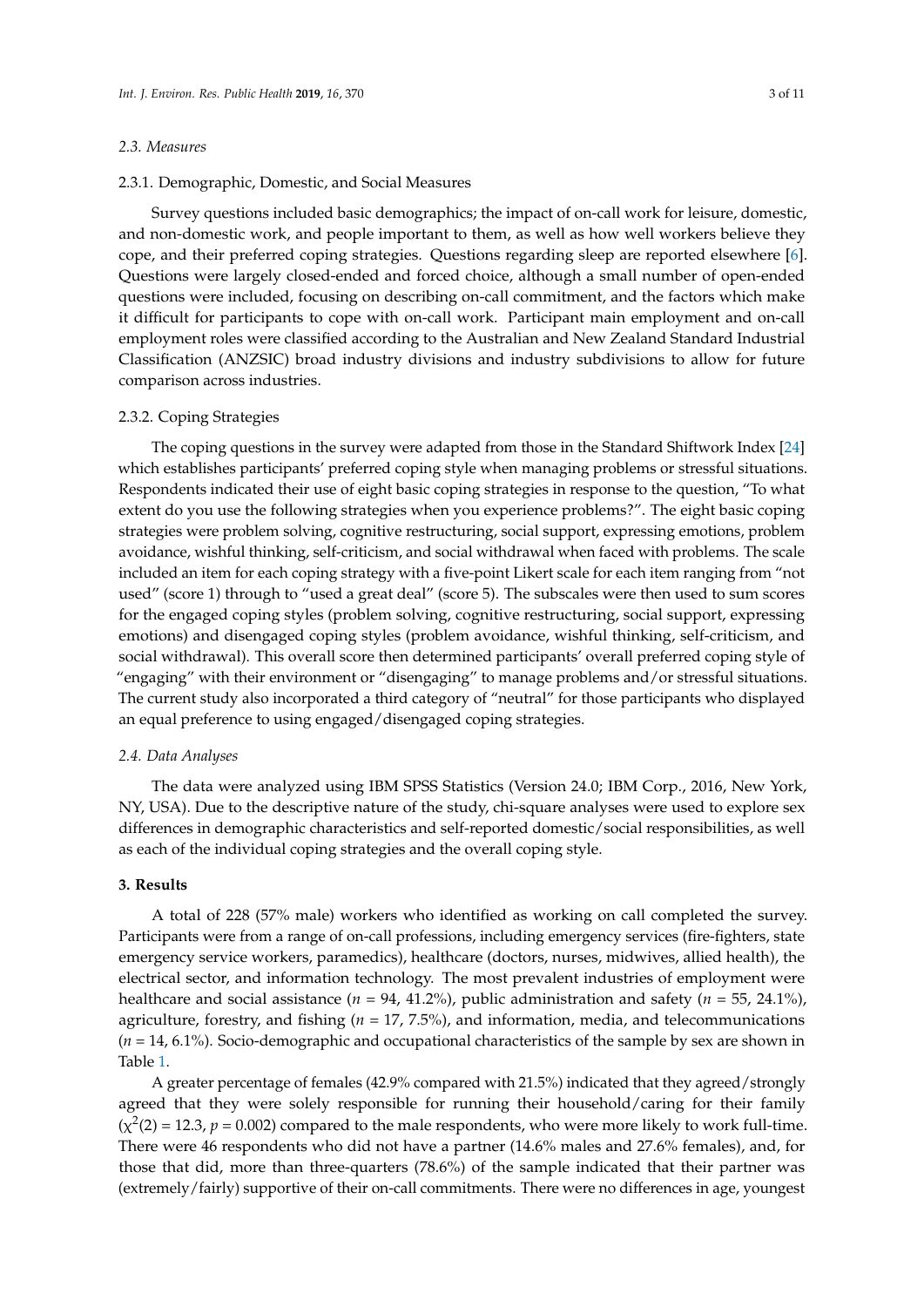person in the household, duration of on-call work, and whether their partner was supportive of on-call commitments between women and men (see Table [1\)](#page-3-0).

| Socio-Deomgraphic and<br>Occupational Characteristic | <b>Total</b><br>$n=228$ |      | Male<br>$n = 130 (57%)$ |               | Female<br>$n = 98 (43\%)$ |      | $\boldsymbol{p}$ |
|------------------------------------------------------|-------------------------|------|-------------------------|---------------|---------------------------|------|------------------|
|                                                      | $\boldsymbol{n}$        | $\%$ | $\boldsymbol{n}$        | $\frac{0}{0}$ | $\boldsymbol{n}$          | $\%$ |                  |
| Individual and household<br>characteristics          |                         |      |                         |               |                           |      |                  |
| Age (years)                                          |                         |      |                         |               |                           |      | 0.085            |
| $18 - 24$                                            | 23                      | 10.1 | 19                      | 14.6          | 4                         | 4.1  |                  |
| $25 - 34$                                            | 48                      | 21.1 | 25                      | 19.2          | 23                        | 23.5 |                  |
| $35 - 44$                                            | 50                      | 21.9 | 30                      | 23.1          | 20                        | 20.4 |                  |
| $45 - 54$                                            | 68                      | 29.8 | 34                      | 26.2          | 34                        | 34.7 |                  |
| $55+$                                                | 39                      | 17.1 | 22                      | 16.9          | 17                        | 17.3 |                  |
| Youngest person in the house                         |                         |      |                         |               |                           |      | 0.782            |
| <5 years                                             | 33                      | 14.5 | 18                      | 13.8          | 15                        | 15.3 |                  |
| $6-12$ years                                         | 24                      | 10.5 | 16                      | 12.3          | 8                         | 8.2  |                  |
| $13-18$ years                                        | 26                      | 11.4 | 15                      | 11.5          | 11                        | 11.2 |                  |
| >18 years                                            | 145                     | 63.6 | 81                      | 62.3          | 64                        | 65.3 |                  |
| Sole responsibility for household                    |                         |      |                         |               |                           |      | 0.002            |
| Agree                                                | 70                      | 30.7 | 28                      | 21.5          | 42                        | 42.9 |                  |
| Neither agree nor disagree                           | 50                      | 21.9 | 34                      | 26.2          | 16                        | 16.3 |                  |
| Disagree                                             | 108                     | 47.4 | 68                      | 52.3          | 40                        | 40.8 |                  |
| Occupational characteristics                         |                         |      |                         |               |                           |      |                  |
| Current work arrangements                            |                         |      |                         |               |                           |      | 0.001            |
| Full-time                                            | 172                     | 75.4 | 106                     | 81.5          | 66                        | 67.5 |                  |
| Part-time                                            | 33                      | 14.5 | 9                       | 6.9           | 24                        | 24.5 |                  |
| Casual                                               | 10                      | 4.4  | 5                       | 3.8           | 5                         | 5.1  |                  |
| Other                                                | 13                      | 5.7  | 10                      | 7.7           | 3                         | 3.1  |                  |
| On-call part of main occupation                      |                         |      |                         |               |                           |      | < 0.001          |
| Yes                                                  | 176                     | 77.2 | 88                      | 67.7          | 88                        | 89.8 |                  |
| No                                                   | 52                      | 22.8 | 42                      | 32.3          | 10                        | 10.2 |                  |
| Duration of on-call work                             |                         |      |                         |               |                           |      | 0.243            |
| $<$ 12 months                                        | 17                      | 7.5  | 8                       | 6.2           | 9                         | 9.2  |                  |
| $1-10$ years                                         | 123                     | 53.9 | 66                      | 50.8          | 57                        | 58.2 |                  |
| >10 years                                            | 88                      | 38.6 | 56                      | 43.1          | 32                        | 32.7 |                  |
| Partner supportive of on-call                        |                         |      |                         |               |                           |      |                  |
| commitments *                                        |                         |      |                         |               |                           |      | 0.234            |
| Yes                                                  | 143                     | 78.6 | 84                      | 75.7          | 59                        | 83.1 |                  |
| No                                                   | 39                      | 21.4 | 27                      | 24.3          | 12                        | 16.9 |                  |

<span id="page-3-0"></span>**Table 1.** Socio-demographic and occupational characteristics of respondents, highlighting statistically significant differences between male and female respondents for each characteristic.

\* Those without a partner were excluded from calculation. Significant results (*p* < 0.05) in bold.

# *3.1. Perceived Impact of On-Call Work on Leisure, Domestic, Non-Domestic Duties, and Important People in Workers' Lives*

Workers reported that their on-call work interferes with aspects of their lives outside work (see Table [2\)](#page-4-0). Perceived interference was higher in female respondents across all three aspects (leisure time use,  $\chi^2(2) = 12.41$ , *p* = 0.002; domestic activities in time off,  $\chi^2(2) = 8.77$ , *p* = 0.021; non-domestic activities in time off,  $\chi^2(2) = 12.75$ ,  $p = 0.002$ ). This was most pronounced in leisure time, with female respondents indicating that their on-call work interferes a lot/very much (57.1%) or somewhat (29.6%) with the sorts of things they would like to do in their leisure time. Domestic requirements in time off work were somewhat (41.8%) or a lot/very much (38.8%) impacted according to female respondents. In contrast, male respondents indicated that their leisure time was impacted somewhat (43.8%) or a lot/very much (33.8%) by on-call work, but over 50% felt that non-domestic requirements during time off were not at all/a bit impacted by their on-call work.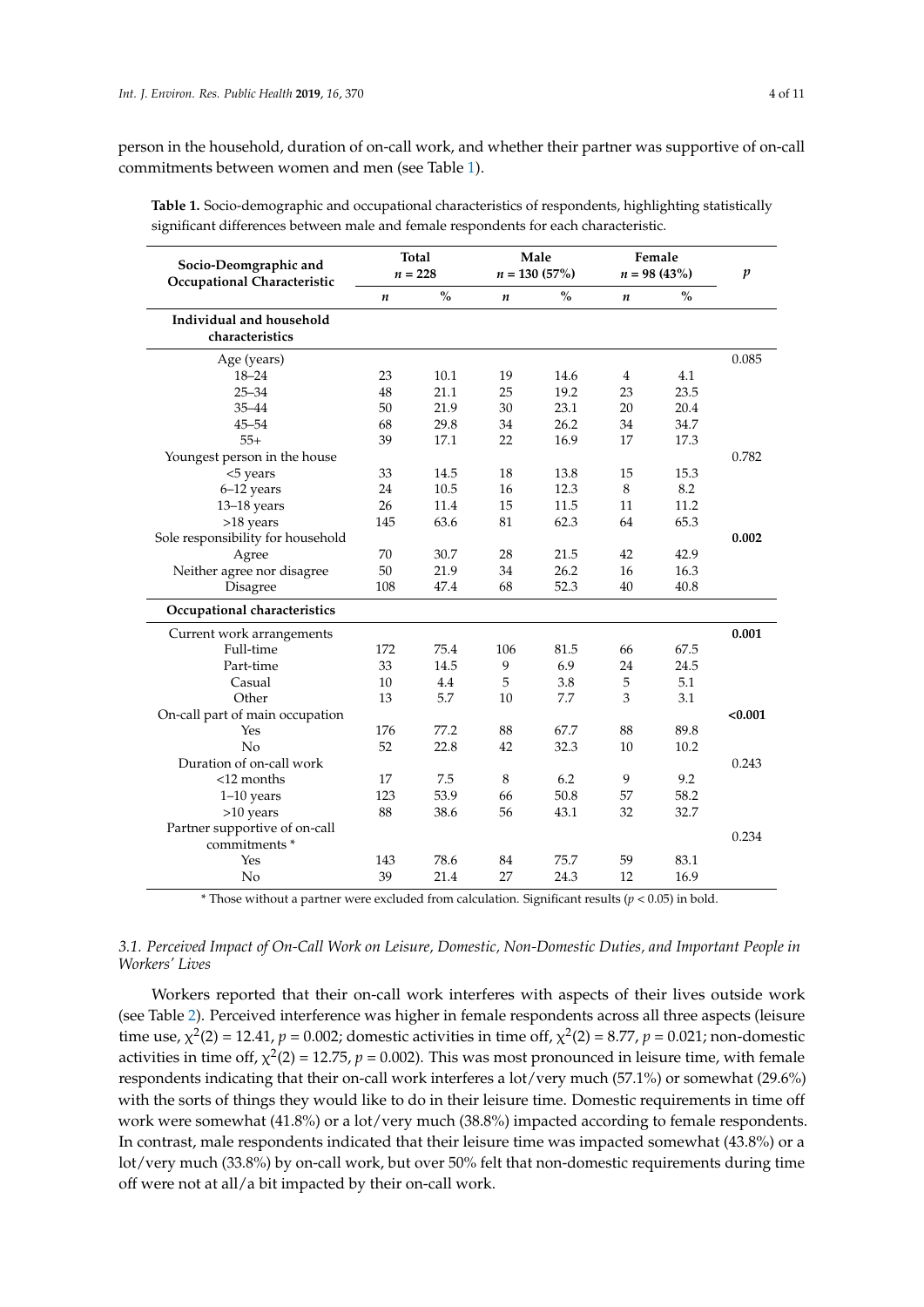<span id="page-4-0"></span>

| <b>How Much Does On-Call Work</b><br>Interfere with                                                                  | <b>Total</b>     |               | Male<br>$(n = 130, 57\%)$ |      | Female<br>$(n = 98, 43\%)$ |               | p     |
|----------------------------------------------------------------------------------------------------------------------|------------------|---------------|---------------------------|------|----------------------------|---------------|-------|
|                                                                                                                      | $\boldsymbol{n}$ | $\frac{0}{0}$ | n                         | $\%$ | $\boldsymbol{n}$           | $\frac{0}{0}$ |       |
| The sort of things you would like to<br>do in your leisure time (e.g., sport<br><i>activities</i> , <i>hobbies</i> ) |                  |               |                           |      |                            |               | 0.002 |
| Not at all/a bit                                                                                                     | 42               | 18.4          | 29                        | 22.3 | 13                         | 13.3          |       |
| Somewhat                                                                                                             | 86               | 37.7          | 57                        | 43.8 | 29                         | 29.6          |       |
| A lot/very much                                                                                                      | 100              | 43.9          | 44                        | 33.8 | 56                         | 57.1          |       |
| The domestic things you have to do<br>in your time off work (e.g., domestic<br>tasks, children)                      |                  |               |                           |      |                            |               | 0.012 |
| Not at all/a bit                                                                                                     | 67               | 29.4          | 48                        | 36.9 | 19                         | 19.4          |       |
| Somewhat                                                                                                             | 88               | 38.6          | 47                        | 36.2 | 41                         | 41.8          |       |
| A lot/very much                                                                                                      | 73               | 32.0          | 35                        | 26.9 | 38                         | 38.8          |       |
| The non-domestic things you have<br>to do in your time off work<br>(e.g., doctor, library, bank)                     |                  |               |                           |      |                            |               | 0.002 |
| Not at all/a bit                                                                                                     | 93               | 40.8          | 66                        | 50.8 | 27                         | 27.6          |       |
| Somewhat                                                                                                             | 77               | 33.8          | 38                        | 29.2 | 39                         | 39.8          |       |
| A lot/very much                                                                                                      | 58               | 25.4          | 26                        | 20.0 | 32                         | 32.7          |       |

**Table 2.** Perceived interference of on-call work with leisure, domestic, and non-domestic duties.

Respondents were also asked more broadly to indicate whether they perceived their on-call work negatively impacted on important people in their lives. Over half of respondents (male, 51.7%, *n* = 61; female, 55.6%, *n* = 50) irrespective of sex either agreed or strongly agreed that their on-call work negatively impacted on important people in their lives. On average, 15.9% (male, 17.8%, *n* = 21; female, 13.3%, *n* = 12) of participants disagreed/strongly disagreed. No sex differences were apparent in these responses ( $\chi^2(2) = 0.79$ ,  $p = 0.674$ ).

# *3.2. Coping*

When asked the degree to which they agreed with the statement, "I cope well with on-call work", responses were categorized into three groups (strongly agree/agree, neutral, disagree/strongly disagree). For men and women, the percentages who agreed/strongly agreed with the statement were 70.0% and 58.0%, respectively, with 15.8% of men and 14.2% of women indicating that they disagreed/strongly disagreed. There were no significant differences between the sexes for this question  $(\chi^2(2) = 3.92, p = 0.142).$ 

The extent to which participants used the eight different coping approaches are presented below in Table [3.](#page-5-0) There were significant differences between males and females in terms of "working on solving problems in the situation" ( $\chi^2(1) = 0.04$ ,  $p = 0.012$ ), with more than three-quarters of the male respondents using the strategy "quite a bit/great deal" compared with just over half of females. In terms of "talking" as a strategy, differences between males and females were also significant, with 38.9% of females using the strategy "quite a bit/great deal" compared with 17.8% of males ( $\chi^2(1)$  = 0.04,  $p < 0.0001$ ).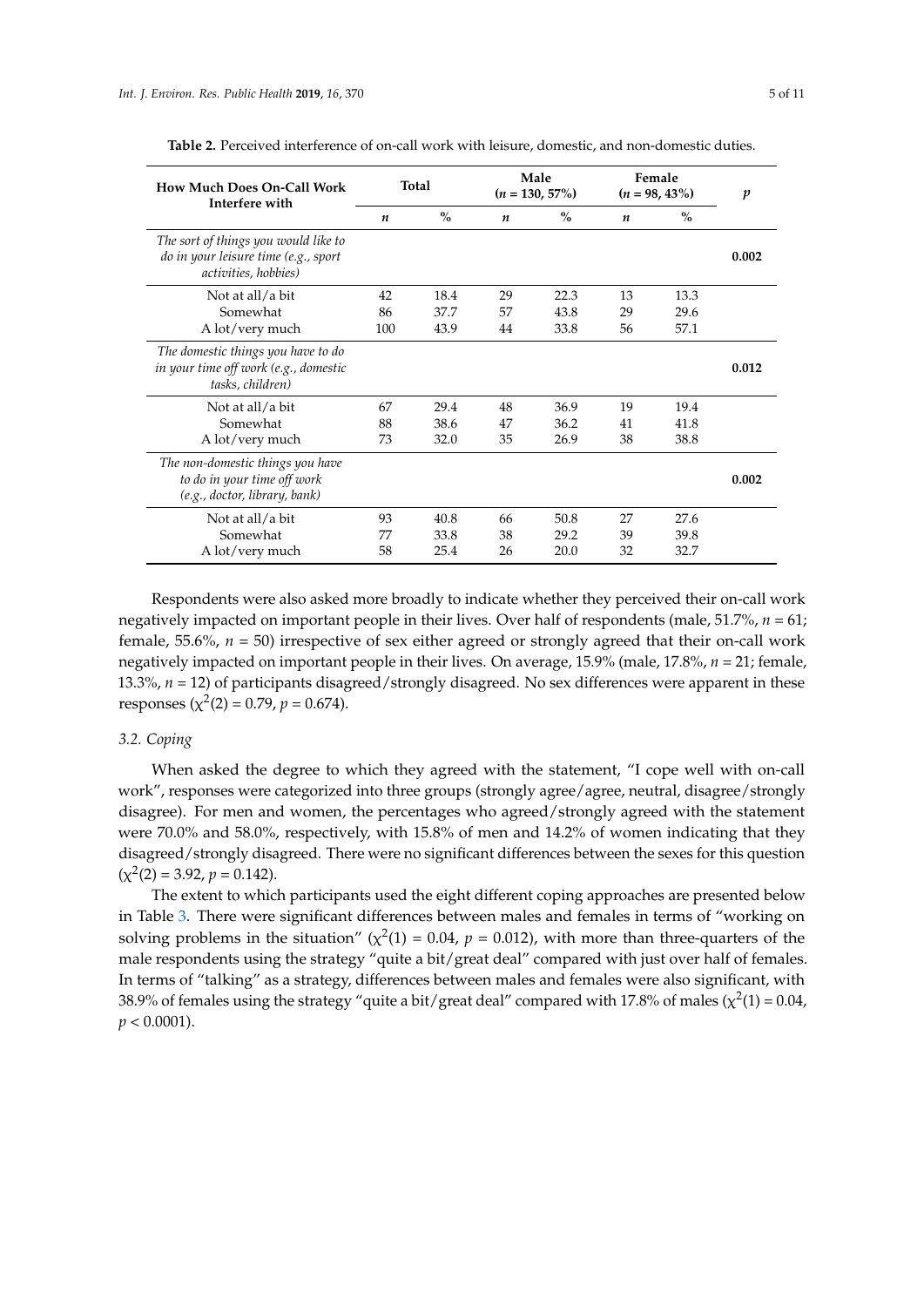<span id="page-5-0"></span>

| <b>Coping Strategy</b>                                                          | Total<br>$(n = 228)$ |      | Male<br>$(n = 130, 57\%)$ |      | Female<br>$(n=98,\,43\%)$ |      | p        |
|---------------------------------------------------------------------------------|----------------------|------|---------------------------|------|---------------------------|------|----------|
|                                                                                 | n                    | $\%$ | n                         | $\%$ | n                         | $\%$ |          |
| I work on solving the problems<br>in the situation                              |                      |      |                           |      |                           |      | 0.012    |
| Not used                                                                        | $\mathbf{1}$         | 0.5  | 0                         | 0.0  | 1                         | 1.1  |          |
| Used a little/somewhat                                                          | 67                   | 32.2 | 29                        | 24.6 | 38                        | 42.2 |          |
| Used quite a bit/a great deal                                                   | 140                  | 67.3 | 89                        | 75.4 | 51                        | 56.7 |          |
| I reorganize the way I look at<br>the situation so things do not<br>look so bad |                      |      |                           |      |                           |      | 0.918    |
| Not used                                                                        | 13                   | 6.3  | 8                         | 6.8  | 5                         | 5.6  |          |
| Used a little/somewhat                                                          | 114                  | 54.8 | 65                        | 55.1 | 49                        | 54.4 |          |
| Used quite a bit/a great deal                                                   | 81                   | 38.9 | 45                        | 38.1 | 36                        | 40.0 |          |
| I let my emotions out                                                           |                      |      |                           |      |                           |      | 0.394    |
| Not used                                                                        | 35                   | 16.8 | 23                        | 19.5 | 12                        | 13.3 |          |
| Used a little/somewhat                                                          | 135                  | 64.9 | 76                        | 64.4 | 59                        | 65.6 |          |
| Used quite a bit/a great deal                                                   | 38                   | 18.3 | 19                        | 16.1 | 19                        | 21.1 |          |
| I talk to someone about how I<br>am feeling                                     |                      |      |                           |      |                           |      | < 0.0001 |
| Not used                                                                        | 28                   | 13.5 | 23                        | 19.5 | 5                         | 5.6  |          |
| Used a little/somewhat                                                          | 124                  | 59.6 | 74                        | 62.7 | 50                        | 55.6 |          |
| Used quite a bit/a great deal                                                   | 56                   | 26.9 | 21                        | 17.8 | 35                        | 38.9 |          |
| I avoid thinking or doing<br>anything about the situation                       |                      |      |                           |      |                           |      | 0.880    |
| Not used                                                                        | 68                   | 32.7 | 40                        | 33.9 | 28                        | 31.1 |          |
| Used a little/somewhat                                                          | 123                  | 59.1 | 68                        | 57.6 | 55                        | 61.1 |          |
| Used quite a bit/a great deal                                                   | 17                   | 8.2  | 10                        | 8.5  | 7                         | 7.8  |          |
| I wish the situation would go<br>away or somehow be over with                   |                      |      |                           |      |                           |      | 0.850    |
| Not used                                                                        | 59                   | 28.4 | 35                        | 29.7 | 24                        | 26.7 |          |
| Used a little/somewhat                                                          | 111                  | 53.4 | 61                        | 51.7 | 50                        | 55.6 |          |
| Used quite a bit/a great deal                                                   | 38                   | 18.3 | 22                        | 18.6 | 16                        | 17.8 |          |
| I criticize myself for what is<br>happening                                     |                      |      |                           |      |                           |      | 0.950    |
| Not used                                                                        | 40                   | 19.2 | 23                        | 19.5 | 17                        | 18.9 |          |
| Used a little/somewhat                                                          | 108                  | 51.9 | 62                        | 52.5 | 46                        | 51.1 |          |
| Used quite a bit/a great deal                                                   | 60                   | 28.8 | 33                        | 28.0 | 27                        | 30.0 |          |
| I spend time alone                                                              |                      |      |                           |      |                           |      | 0.858    |
| Not used                                                                        | 36                   | 17.3 | 19                        | 16.1 | 17                        | 18.9 |          |
| Used a little/somewhat                                                          | 112                  | 53.8 | 65                        | 55.1 | 47                        | 52.2 |          |
| Used quite a bit/a great deal                                                   | 60                   | 28.8 | 34                        | 58.8 | 26                        | 28.9 |          |

**Table 3.** Frequency of coping style strategy stratified by sex.

Depending on participant responses, points (1–5) were allocated for each coping strategy, with higher scores indicating a greater use of that strategy. Points for each of the four "engaged" (solve problems, reorganize way I look, emotions out, talk) and "disengaged" (avoid thinking, with situation would go away, criticize myself, spend time alone) coping styles were collated, giving each participant a total score for both engaged and disengaged coping. A participant's preferred coping style (engaged or disengaged) was allocated if that style had the highest score. In the case where a participant had equal scores for both engaged and disengaged strategies, they were assigned as "neutral". The majority (67.3%, *n* = 140) of the sample of workers were identified as having an engaged coping style (males, 67.8%,  $n = 80$ ; females, 66.7%,  $n = 60$ ), while 26.0% ( $n = 54$ ) of the sample had a disengaged coping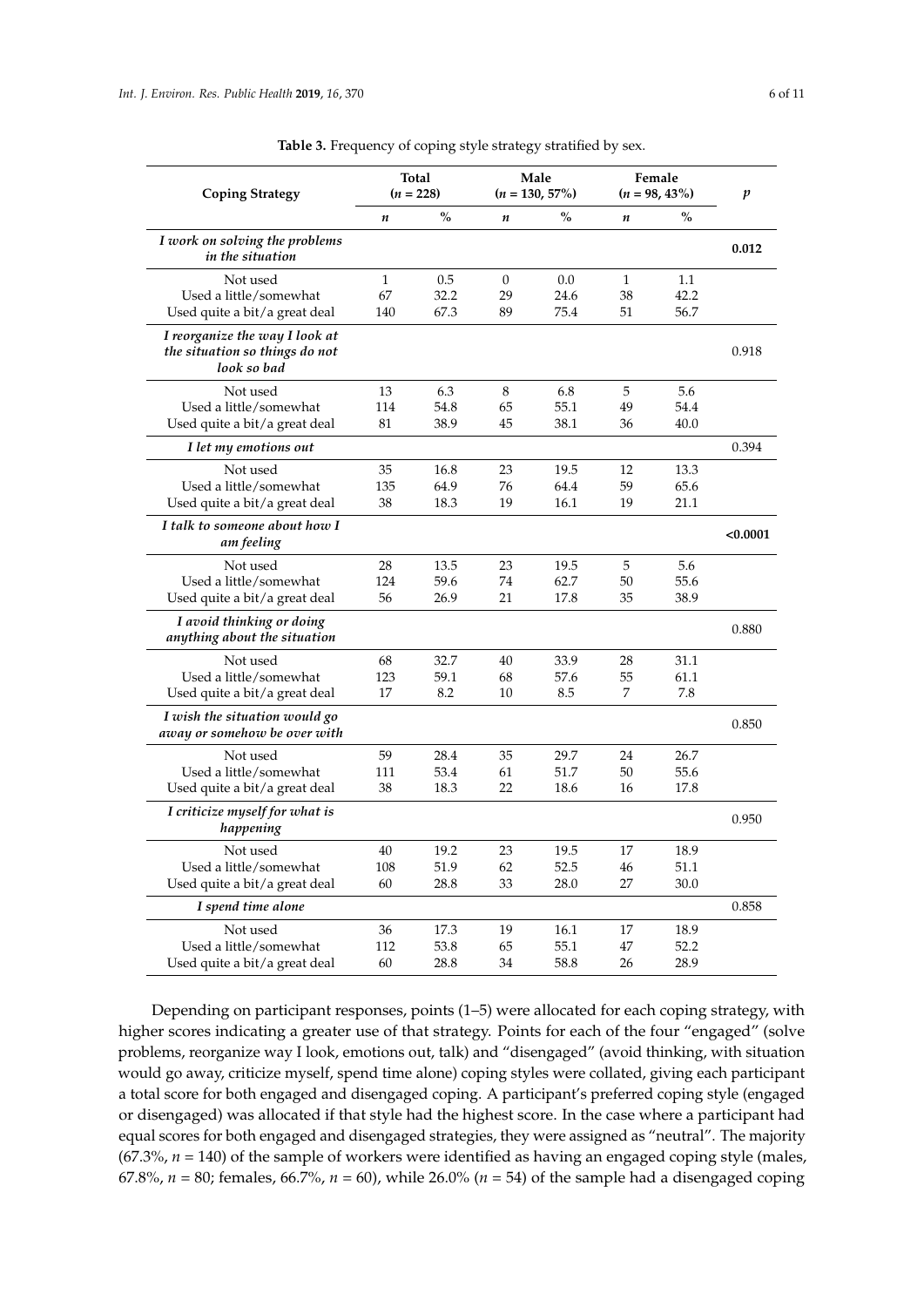style (males, 26.3%, *n* = 31; females, 25.6%, *n* = 23). A neutral (neither engaged or disengaged) coping style was apparent in 7.8% of females (*n* = 7), and 5.9% of males (*n* = 7). There were no sex differences in preferred coping style ( $\chi^2(2) = 0.28$ ,  $p = 0.870$ ).

# **4. Discussion**

The aims of this study were to establish a preliminary socio-demographic profile of the on-call workforce in Australia, to describe sex differences in term of the impact that on-call work has and how workers cope. In line with this current knowledge about unpaid, domestic labor in Australia [\[13\]](#page-9-3), there were significant differences surrounding what level of responsibility participants had in terms of running their households. A greater proportion of female respondents (42.9%) indicated that they were solely responsible for running their household compared to 21.5% of males. This information is important for workers and employers managing on-call work; the unpredictable burden of on-call work may be more difficult to manage for individuals who are also managing their household—in this sample, this was largely the female respondents.

Previous literature reported that the unpredictability of on-call work interferes with both work and non-work activities [\[12,](#page-9-2)[15–](#page-9-5)[17](#page-9-7)[,25](#page-9-15)[,26\]](#page-9-16). Qualitative studies in particular shed light on the ways that on-call workers limit or modify their activities, particularly leisure time, to ensure they can be contacted, and attend work if needed [\[12,](#page-9-2)[15\]](#page-9-5). Findings from the current study are in line with previous research, with participants indicating that on-call work interferes with leisure, domestic, and non-domestic aspects of their lives (Table [2\)](#page-4-0). Importantly, while both males and females feel the impact of on-call work, the degree of impact ("not at all" to "very much") for each of the categories differed significantly between the sexes, with a greater proportion of females in each category reporting that the impact of on-call was felt "a lot/very much". The discrepancy was largest in the leisure category, with 65% of males indicating that on-call impacted their leisure "not at all" or "a little" compared with 57% of females, who indicated that leisure was impacted "a lot" or "very much". The sex differences regarding responsibility for running the household in the current sample, may shed light on why females feel a greater or at least differing impact of on-call work. As already discussed, a greater proportion of women in this cohort were more likely to be solely responsible for running their household, and, not surprisingly, may then find the impact on domestic activities greater than men. For leisure activities also, the added domestic burden for women, in combination with the unpredictable on-call load, possibly leaves less time and scope for what might be considered "non-essential" activities.

The implications of the findings regarding leisure time, particularly for women, should be considered in the context of recovery and mental detachment from work. It is known that being unable to separate work from domestic life can impact the ability to relax and may contribute to poor well-being [\[27,](#page-9-17)[28\]](#page-9-18). Additionally, being unable to engage in leisure activities (separate from work and domestic) may have a similar effect. Furthermore, the unpredictability and low control inherent to on-call work may not only disrupt leisure time, but also lead to poor work–life balance for workers [\[29\]](#page-9-19), as work-time control is positively associated with work–life balance [\[30\]](#page-9-20). In turn, higher work–life conflict was found to be associated with increased fatigue and psychological symptoms [\[31\]](#page-9-21). While these were not explicitly explored in these analyses, the lack of control and how this infiltrates the time between calls is something that needs to be factored into on-call rostering. It was beyond the scope of this survey to gain detailed information about how participants spent their time, on or off call; thus, the need for more in-depth research exploring these potential differences in time use between men and women remains.

The survey also asked specifically about the impact of on-call work for people in the workers' lives, and more than half the sample agreed or strongly agreed that on-call work had a negative impact on the important people in their lives. Again, this finding is supported by previous, limited literature, including our own qualitative studies [\[12,](#page-9-2)[15](#page-9-5)[,17,](#page-9-7)[32\]](#page-9-22) reporting negative impacts of on-call work on children and partners, particularly in terms of important events and time away from home. These data serve to reiterate what is known about on-call patterns of work in terms of the impact for the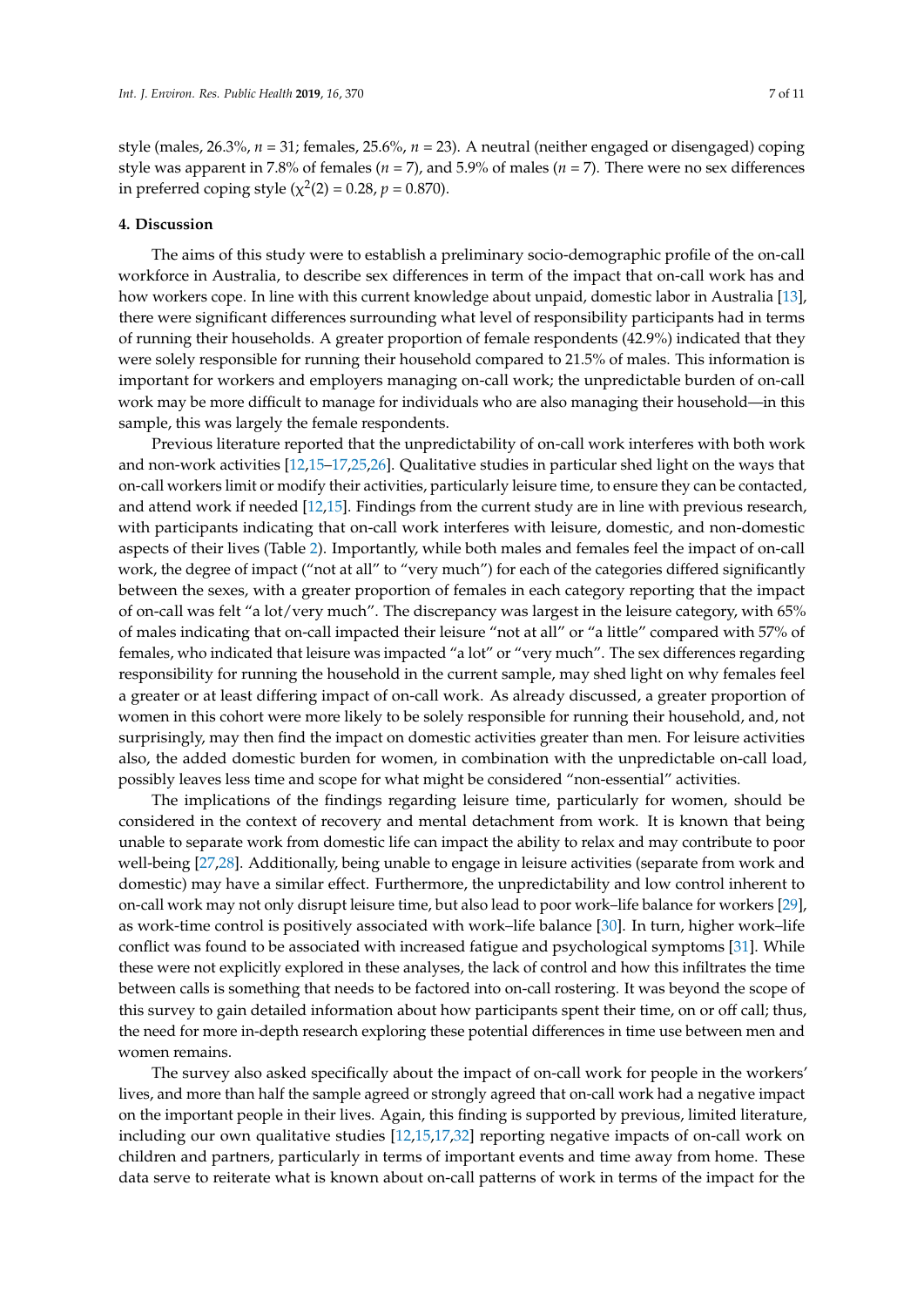family unit. In addition to the negative effects for people close to the workers, these findings should be considered in terms of what it means for the support that family/friends can offer the worker, in both the short and longer term. Notably, in the current cohort, despite a majority reporting that important people were adversely impacted, nearly 80% of those with a partner (*n* = 182), indicated that their partners were supportive of their on-call commitments. Partner support may be one of a key set of characteristics or circumstantial factors that contribute to positive coping or experience with non-standard working arrangements such as on-call work. Indeed, support (from partners, children, friends, and workplace) was identified as a major theme associated with positive coping in a recent qualitative study of women on call in the emergency services [\[15\]](#page-9-5).

An encouraging outcome from the current study was the finding that, when asked specifically whether they thought they coped well with on-call work, only 15% of both males and females indicated that they did not cope (disagree/strongly disagree with the statement). The majority of men and women either agreed/strongly agreed or were neutral toward the statement. These are important findings and may be explained in part by the types of coping styles and strategies used by the group. All respondents reported use of at least some engaged coping strategies specifically in relation to their on-call work. Importantly, when a total coping score was calculated, two-thirds of the sample (67%) was classified as having an overall "engaged" coping style. This is a positive outcome for on-call workers given the research that shows positive coping strategies are linked to enhanced well-being [\[33\]](#page-10-0). Furthermore, and more specifically, research demonstrated that individuals who adopt engaged or positive coping strategies are better placed to tolerate their non-standard working conditions [\[21,](#page-9-11)[22\]](#page-9-13). It is possible that this observation is part of a type of healthy-worker effect [\[34\]](#page-10-1), whereby those who are coping well and perhaps have suitable support remain in this type of work, which is also in line with our finding regarding partner support, where more than three-quarters of those with a partner indicated that they had their support in this role. This may enable organizations to identify possible training which may be adopted to help workers cope positively with on-call work, or assist to buffer the negative health impacts.

While both male and female respondents were equally "engaged" copers, there were differences in terms of preference for specific engaged coping strategies. For both men and women, problem solving was used most frequently, with a significantly greater proportion of males adopting that strategy compared to females. There were also significant sex differences when it came to use of talking about emotions, with a significantly greater proportion of women adopting this strategy. Identification of individuals' preferred coping style is a valuable starting point for more tailored support or even intervention strategies; however, if we can ascertain that there are predictable sex differences in terms of preferred styles, targeted support strategies can begin even while we are extending knowledge in this context.

## *Limitations*

While this research is the first to describe the consequences of on-call work in terms of impact and coping in Australia's on-call workers, the study design does come with some limitations that should be taken into account when interpreting the results. The cross-sectional nature of the survey means that the data captured are just a "snapshot" of on-call work and its impacts, and are likely influenced by participants' most recent experiences, which may or may not be representative of their overall experience. Longitudinal data can not only remove this bias, but also capture any changes to dependent variables over time. This should be a consideration for future research. We also acknowledge that forced-choice type questions, as many in this survey were, remove some depth to individuals' experiences, and assume that responses will be the same in all circumstances. This is the first study to describe the Australian on-call workforce (including both volunteer and salaried workers), and, while the sample did represent many of the known sectors that utilize on-call patterns of work [\[2](#page-8-1)[,5](#page-8-4)[,12\]](#page-9-2), it is not possible to determine whether the study sample was a representative group. Response bias may, therefore, be a factor for consideration when extrapolating these findings.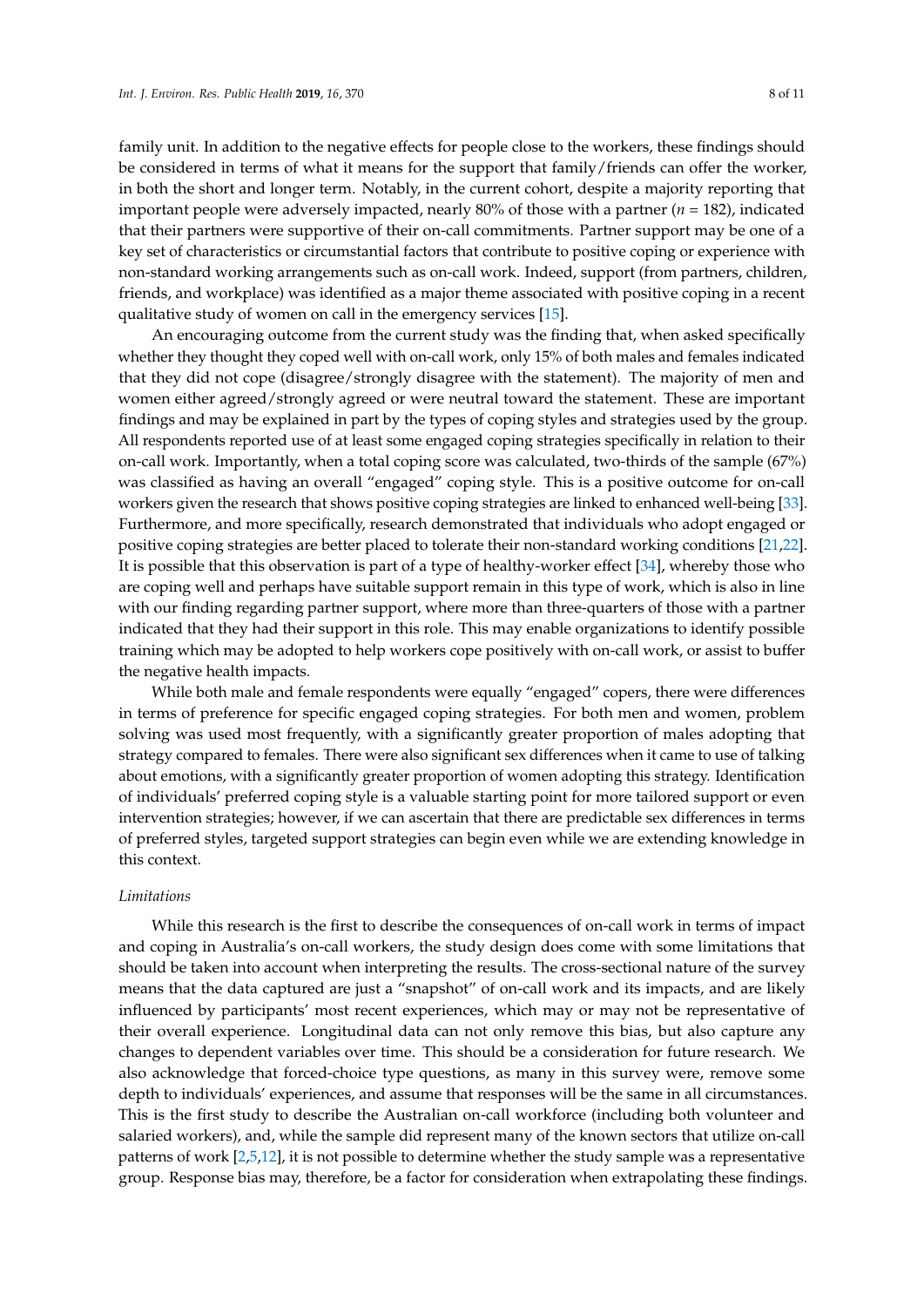Furthermore, the small sample size meant analyses were contained to descriptive statistics, and these should be viewed with the limited sample in mind. Larger-scale studies comprising greater numbers of on-call workers will facilitate further exploration of predictors of specific coping strategies, which will extend the application of these findings.

Despite these limitations, this study provides an early perspective of the factors contributing to how well Australian on-call workers cope with their work. To improve on this initial description, further research should look to collect data from larger and/or more targeted samples, so meaningful statistical comparisons between, for example, different sectors or those with differing family responsibilities can be made. Future research may also consider the human impacts of on-call work and the factors which assist workers to positively cope (or buffer the effects) with these impacts, particularly regarding sex differences.

# **5. Conclusions**

This study reports basic demographic characteristics of Australian on-call workers; importantly, it is the one of only a few studies to specifically explore differences between men and women who do on-call work across a broad range of occupations. The study provides valuable insight not only into the differing ways in which males and females experience on-call work, but also into coping style and preferred coping strategies. Findings suggest that females perceive the impact of on-call work to be greater on all fronts (domestic, non-domestic, and leisure) and we propose that these differences may be related to the imbalanced domestic burden that exists between males and females in Australia. With further research, this information can contribute firstly to the identification of individuals who are vulnerable to on-call work, and secondly to the development of appropriate support strategies, which will be crucial for both recruitment and retention of individuals, both male and female, into roles with an on-call component.

**Author Contributions:** Conceptualization, S.M.J., G.E.V., and B.R.; methodology, B.R.; formal analysis, A.C.R.; data curation, B.R.; writing—original draft preparation, S.M.J. and B.R.; writing—review and editing, S.M.J., G.E.V., A.C.R., and S.A.F.; supervision S.M.J., G.E.V., and S.A.F.

**Funding:** G.E.V. is supported by an Early Career Fellowship at CQ University.

**Acknowledgments:** We would like to acknowledge the respondents for their valued participation in this research.

**Conflicts of Interest:** The authors declare no conflict of interest.

# **References**

- <span id="page-8-0"></span>1. Ziebertz, C.M.; van Hooff, M.L.; Beckers, D.G.; Hooftman, W.E.; Kompier, M.A.; Geurts, S.A. The Relationship of on-Call Work with Fatigue, Work-Home Interference, and Perceived Performance Difficulties. *BioMed Res. Int.* **2015**, *2015*, 643413. [\[CrossRef\]](http://dx.doi.org/10.1155/2015/643413) [\[PubMed\]](http://www.ncbi.nlm.nih.gov/pubmed/26558276)
- <span id="page-8-1"></span>2. Nicol, A.M.; Botterill, J.S. On-Call Work and Health: A Review. *Environ. Health* **2004**, *3*, 15. [\[CrossRef\]](http://dx.doi.org/10.1186/1476-069X-3-15) [\[PubMed\]](http://www.ncbi.nlm.nih.gov/pubmed/15588276)
- <span id="page-8-2"></span>3. Australian Bureau of Statistics. *Working Time Arrangements*; Australian Bureau of Statistics: Canberra, Australia, 2012.
- <span id="page-8-3"></span>4. Parent-Thirion, A.; Vermeylen, G.; van Houten, G.; Lyly-Yrjänäinen, M.; Biletta, I.; Cabrita, J. *Fifth European Working Conditions Survey*; Publications Office of the European Union: Luxembourg, 2012.
- <span id="page-8-4"></span>5. Ferguson, S.A.; Paterson, J.L.; Hall, S.J.; Jay, S.M.; Aisbett, B. On-Call Work: To Sleep or Not to Sleep? It Depends. *Chronobiol. Int.* **2016**, *33*, 678–684. [\[CrossRef\]](http://dx.doi.org/10.3109/07420528.2016.1167714) [\[PubMed\]](http://www.ncbi.nlm.nih.gov/pubmed/27070367)
- <span id="page-8-6"></span>6. Vincent, G.E.; Kinchin, I.; Ferguson, S.A.; Jay, S.M. The Cost of Inadequate Sleep among on-Call Workers in Australia: A Workplace Perspective. *Int. J. Environ. Res. Public Health* **2018**, *15*, 398. [\[CrossRef\]](http://dx.doi.org/10.3390/ijerph15030398) [\[PubMed\]](http://www.ncbi.nlm.nih.gov/pubmed/29495371)
- 7. Wuyts, J.; de Valck, E.; Vandekerckhove, M.; Pattyn, N.; Exadaktylos, V.; Haex, B.; Maes, J.; Verbraecken, J.; Cluydts, R. Effects of Pre-Sleep Simulated on-Call Instructions on Subsequent Sleep. *Biol. Psychol.* **2012**, *91*, 383–388. [\[CrossRef\]](http://dx.doi.org/10.1016/j.biopsycho.2012.09.003) [\[PubMed\]](http://www.ncbi.nlm.nih.gov/pubmed/23000568)
- <span id="page-8-5"></span>8. Torsvall, L.; Akerstedt, T. Disturbed Sleep While Being on-Call: An Eeg Study of Ships' Engineers. *Sleep* **1988**, *11*, 35–38. [\[CrossRef\]](http://dx.doi.org/10.1093/sleep/11.1.35)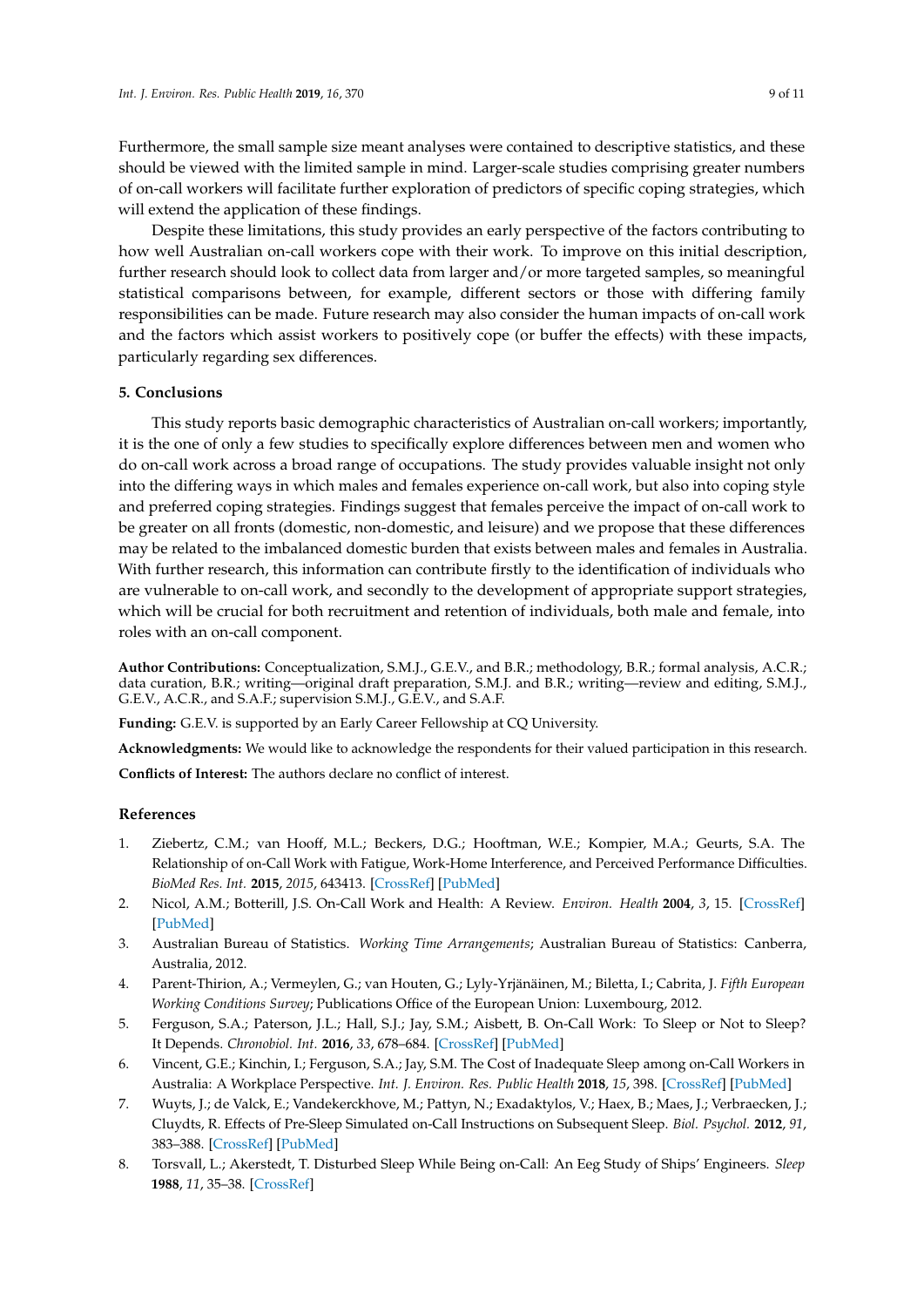- <span id="page-9-0"></span>9. Cooper, C.L.; Rout, U.; Faragher, B. Mental Health, Job Satisfaction, and Job Stress among General Practitioners. *BMJ* **1989**, *298*, 366–370. [\[CrossRef\]](http://dx.doi.org/10.1136/bmj.298.6670.366)
- 10. Heponiemi, T.; Puttonen, S.; Elovainio, M. On-Call Work and Physicians' Well-Being: Testing the Potential Mediators. *Occup. Med. (Lond.)* **2014**, *64*, 352–357. [\[CrossRef\]](http://dx.doi.org/10.1093/occmed/kqu036)
- <span id="page-9-1"></span>11. Iversen, L.; Farmer, J.C.; Hannaford, P.C. Workload Pressures in Rural General Practice: A Qualitative Investigation. *Scand. J. Prim. Health Care* **2002**, *20*, 139–144. [\[CrossRef\]](http://dx.doi.org/10.1080/028134302760234573)
- <span id="page-9-2"></span>12. Paterson, J.L.; Aisbett, B.; Ferguson, S.A. Sound the Alarm: Health and Safety Risks Associated with Alarm Response for Salaried and Retained Metropolitan Firefighters. *Saf. Sci.* **2016**, *82*, 174–181. [\[CrossRef\]](http://dx.doi.org/10.1016/j.ssci.2015.09.024)
- <span id="page-9-3"></span>13. Australian Bureau of Statistics. Gender Indicators (Cat. No. 4125.0). 2016. Available online: [Http:](Http://Www.Abs.Gov.Au) [//Www.Abs.Gov.Au](Http://Www.Abs.Gov.Au) (accessed on 16 September 2017).
- <span id="page-9-4"></span>14. McLennan, J.; Birch, A.; Beatson, R.; Cowlishaw, S. Volunteer Firefighting: A Job for a Woman? In Proceedings of the 7th APS Industrial/Organisational Psychology Conference, Adelaide, Australia, 28 June–1 July 2007.
- <span id="page-9-5"></span>15. Jay, S.M.; Paterson, J.L.; Aisbett, B.; Ferguson, S.A. No Rest for the Women: Understanding the Impact of on-Call Work for Women in the Emergency Services. *Chronobiol. Int.* **2018**. [\[CrossRef\]](http://dx.doi.org/10.1080/07420528.2018.1466793)
- <span id="page-9-6"></span>16. Cowlishaw, S.; Birch, A.; McLennan, J.; Hayes, P. Antecedents and Outcomes of Volunteer Work–Family Conflict and Facilitation in Australia. *Appl. Psychol.* **2014**, *63*, 168–189. [\[CrossRef\]](http://dx.doi.org/10.1111/apps.12000)
- <span id="page-9-7"></span>17. Rout, U. Stress among General Practitioners and Their Spouses: A Qualitative Study. *Br. J. Gen. Pract.* **1996**, *46*, 157–160. [\[PubMed\]](http://www.ncbi.nlm.nih.gov/pubmed/8731621)
- <span id="page-9-8"></span>18. Kassam, A.; Horton, J.; Shoimer, I.; Patten, S. Predictors of Well-Being in Resident Physicians: A Descriptive and Psychometric Study. *J. Grad Med. Educ.* **2015**, *7*, 70–74. [\[CrossRef\]](http://dx.doi.org/10.4300/JGME-D-14-00022.1) [\[PubMed\]](http://www.ncbi.nlm.nih.gov/pubmed/26217426)
- <span id="page-9-9"></span>19. Saksvik, I.B.; Bjorvatn, B.; Hetland, H.; Sandal, G.M.; Pallesen, S. Individual Differences in Tolerance to Shift Work—A Systematic Review. *Sleep Med. Rev.* **2011**, *15*, 221–235. [\[CrossRef\]](http://dx.doi.org/10.1016/j.smrv.2010.07.002) [\[PubMed\]](http://www.ncbi.nlm.nih.gov/pubmed/20851006)
- <span id="page-9-10"></span>20. Nachreiner, F. Individual and Social Determinants of Shiftwork Tolerance. *Scand. J. Work Environ. Health* **1998**, *24*, 35–42. [\[PubMed\]](http://www.ncbi.nlm.nih.gov/pubmed/9916815)
- <span id="page-9-11"></span>21. Pisarski, A.; Bohle, P.; Callan, V.J. Effects of Coping Strategies, Social Support and Work-Nonwork Conflict on Shift Worker's Health. *Scand. J. Work Environ. Health* **1998**, *24* (Suppl. 3), 141–145.
- <span id="page-9-13"></span>22. Dorrian, J.; Centofanti, S.; Colella, A.; Devine, L.; Dingle, C.; Galindo, H.; Pantelios, S.; Brkic, G.; Bull, C.; Almond, T.; et al. *Coping with Shiftwork: Understanding and Communicating Resilience Strategies for Performance, Safety and Health*; University of South Australia: Adelaide, Australia, 2017.
- <span id="page-9-12"></span>23. Healy, C.M.; McKay, M.F. Nursing Stress: The Effects of Coping Strategies and Job Satisfaction in a Sample of Australian Nurses. *J. Adv. Nurs.* **2000**, *31*, 681–688. [\[CrossRef\]](http://dx.doi.org/10.1046/j.1365-2648.2000.01323.x)
- <span id="page-9-14"></span>24. Barton, J.; Costa, G.; Smith, L.; Spelten, E.; Totterdell, P.; Folkard, S. The Standard Shiftwork Index: A Battery of Questionnaires for Assessing Shiftwork-Related Problems. *Work Stress* **1995**, *9*, 3–30. [\[CrossRef\]](http://dx.doi.org/10.1080/02678379508251582)
- <span id="page-9-15"></span>25. Arora, V.M.; Georgitis, E.; Siddique, J.; Vekhter, B.; Woodruff, J.N.; Humphrey, H.J.; Meltzer, D.O. Association of Workload of on-Call Medical Interns with on-Call Sleep Duration, Shift Duration, and Participation in Educational Activities. *JAMA* **2008**, *300*, 1146–1153. [\[CrossRef\]](http://dx.doi.org/10.1001/jama.300.10.1146)
- <span id="page-9-16"></span>26. McLennan, J.; Birch, A.; Hayes, P.; Cowlishaw, S. Maintaining Volunteer Firefighter Numbers: Adding Value to the Retention Coin. *Aust. J. Emerg. Manag.* **2009**, *24*, 40–47.
- <span id="page-9-17"></span>27. Bamberg, E.; Dettmers, J.; Funck, H.; Krahe, B.; Vahle-Hinz, T. Effects of on-Call Work on Well-Being: Results of a Daily Survey. *Appl. Psychol. Health Well Being* **2012**, *4*, 299–320. [\[CrossRef\]](http://dx.doi.org/10.1111/j.1758-0854.2012.01075.x)
- <span id="page-9-18"></span>28. Sonnentag, S. Psychological Detachment from Work During Leisure Time: The Benefits of Mentally Disengaging from Work. *Curr. Dir. Psychol. Sci.* **2012**, *21*, 114–118. [\[CrossRef\]](http://dx.doi.org/10.1177/0963721411434979)
- <span id="page-9-19"></span>29. Bohle, P.; Quinlan, M.; Kennedy, D.; Williamson, A. Working Hours, Work-Life Conflict and Health in Precarious and Permanent Employment. *Rev. Saude Publica* **2004**, *38*, 19–25. [\[CrossRef\]](http://dx.doi.org/10.1590/S0034-89102004000700004) [\[PubMed\]](http://www.ncbi.nlm.nih.gov/pubmed/15608910)
- <span id="page-9-20"></span>30. Nijp, H.H.; Beckers, D.G.; Geurts, S.A.; Tucker, P.; Kompier, M.A. Systematic Review on the Association between Employee Worktime Control and Work-Non-Work Balance, Health and Well-Being, and Job-Related Outcomes. *Scand. J. Work Environ. Health* **2012**, *38*, 299–313. [\[CrossRef\]](http://dx.doi.org/10.5271/sjweh.3307) [\[PubMed\]](http://www.ncbi.nlm.nih.gov/pubmed/22678492)
- <span id="page-9-21"></span>31. Bohle, P.; Willaby, H.; Quinlan, M.; McNamara, M. Flexible Work in Call Centres: Working Hours, Work-Life Conflict & Health. *Appl. Ergon.* **2011**, *42*, 219–224. [\[PubMed\]](http://www.ncbi.nlm.nih.gov/pubmed/20696420)
- <span id="page-9-22"></span>32. Emmett, B.M.; Dovey, S.M.; Wheeler, B.J. After-Hours on-Call: The Effect on Paediatricians' Spouses and Families. *J. Paediatr. Child Health* **2013**, *49*, 246–250. [\[CrossRef\]](http://dx.doi.org/10.1111/jpc.12108)